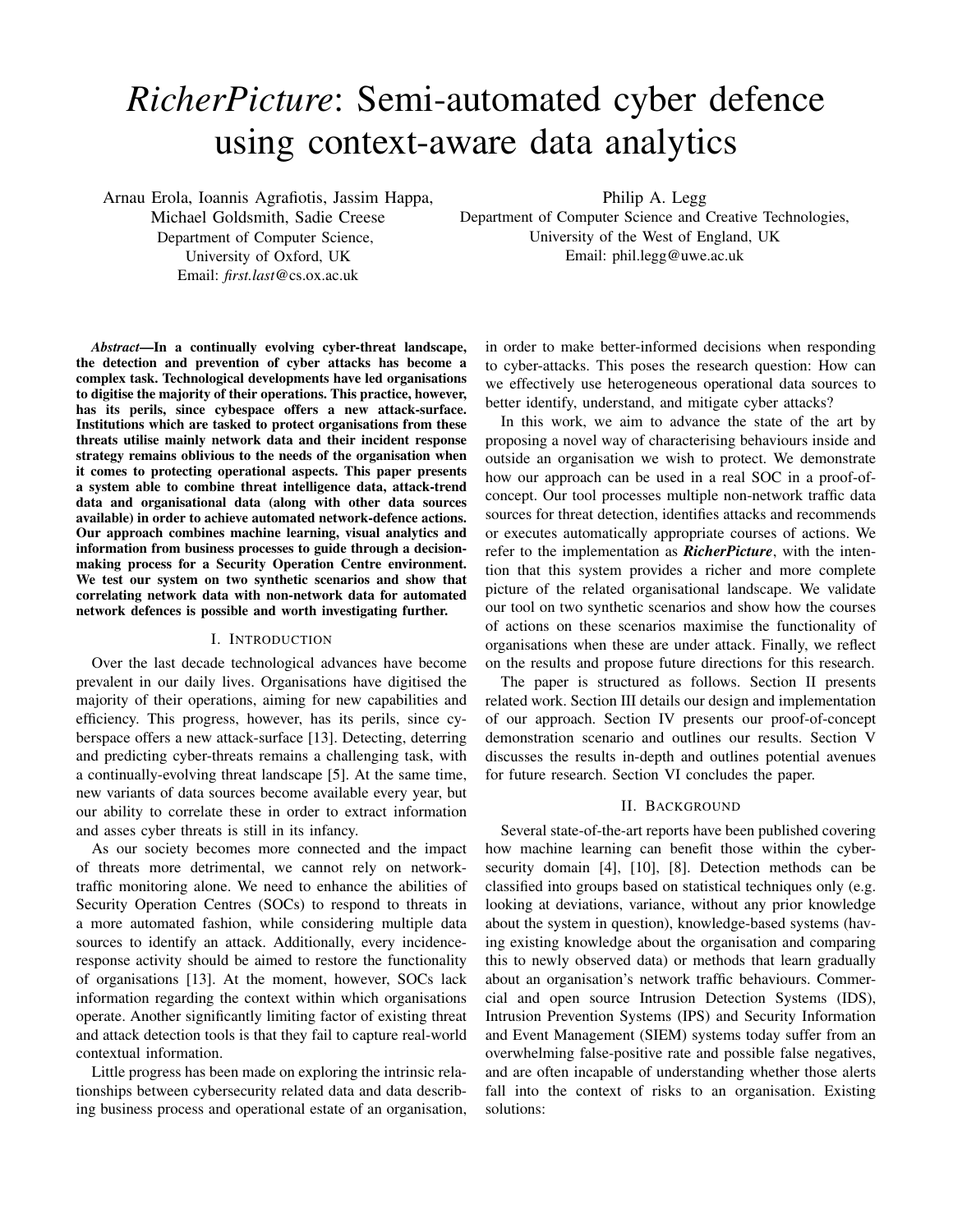- typically consider network events only
- often generate many false positives, leading to a "needle in a haystack" problem
- do not predict likely future scenarios
- cannot easily react to new types of attacks
- often block legitimate services causing hinderance and frustration
- may be laborious to configure and maintain

Our solution aims to tackle these limitations by proposing a system that can consider non-network data in the interest to raise situational awareness. The approach is inspired from our previous work, which addresses techniques for insider threat detection [12], [11], [1], by considering heterogeneous data sources that organisations hold and correlating them to detect possible attacks. We also investigated how to compute risk-propagation from formalised business processes and IDS events [6], and investigated methods to deliver physical situational awareness based on different data sources by computing how much trust should be assigned to known data sources [15].

### III. DESIGN AND IMPLEMENTATION

Our tool focuses on taking account of threat intelligence [9], attack trends and likelihood of consequence for the enterprise/mission. More specifically, our model provides three core capabilities:

- Predictive analytics to establish the likelihood of threat manifesting based on past and currently available data.
- Recommendation of what course of action the organisation should take to mitigate disruption.
- Automatic reconfiguration of network defences.

We have designed and developed a system that is capable of gathering and analysing multiple data sources, to provide predictions on future events and to provide suitable recommendations for appropriate action. Figure 1 provides an overview of the system architecture. As a modular system design, RicherPicture is made up of five core modules:

- Parser module. This module parses, cleans and normalises the input data.
- Machine learning module. This module extracts insights from the data and raise alerts and predictions from machine learning algorithms.
- Decision system module. This module acts on alerts and predictions by giving automated actions or recommendations to the analysts.
- Visual analytics module. This module presents results to analysts and options for undoing automated actions.
- Network defence module. This module acts upon decisions made by either the decision system or human analyst.

# *A. Parser module*

The parser module receives different CSV files and converts them to our own JSON schema. Our decision to assume a generic CSV format was informed by the fact that most technical analysts should be able to write a parser for CSV straightforwardly – irrespective of their existing cyber and non-cyber sensor formats. In addition, some sensors have built in CSV output support, including a number of SIEM tools and network monitoring tools [14], [3], [7], [2]. Nevertheless, the parser module could be easily extended to support XML exports used by some threat intelligence tools.

Once CSV files are parsed, we populate these using our JSON schema. An advantage in converting CSV to our own intermediate format is that it allows us to swap out raw input formats later, without affecting the whole RicherPicture framework; thus providing flexibility in parsing different data sources and linking information from these to critical parts of the Machine Learning Module. All we would need to change is the parser module. We deem the intermediate format necessary to ensure the system is able to work with standards from different real-world domains (where repeating names are likely to happen).

Both the CSV format and JSON schema are written in an easy to understand manner should an analyst wish to use a different visualization or database tool to investigate the data further – allowing for our tool to be adopted more straightforwardly in most defence environments.

#### *B. Machine learning module*

Machine Learning is becoming increasingly common in many different applications, such as anomaly detection. The RicherPicture framework incorporates a predictive model for timeseries forecasting based on previously observed activities that are logged in the system. Given a set of observations  $x_1 \ldots x_n$  at time t, the objective is to be able to predict what the subsequent observation at time  $t + 1$  will be, for any x. It may then be desirable for analysts to use such predictions to further investigate future timesteps (e.g.,  $t + 10$ , or  $t + 50$ ).

For the purposes of our prototype, we develop a regressionbased predictive model using the popular Python library *scikitlearn*. Since our data is a timeseries, we consider the first  $m$  data entries as the training data. For each instance of our training, we use the observations  $x_i$  at time i, and the outputs are the observations  $x_{i+1}$  at time  $i + 1$ . After that, each instance is used as observation input, and the output results are logged. At the next time instance, a prediction error can then be calculated based on the difference between the predicted output at time  $t+1$  and the newly-observed input at time  $t + 1$ . When the deviation of the prediction error at time  $i+1$  exceeds a certain threshold, it is indicating an abnormal behaviour. The threshold is calculated based on the standard deviation of the cost function (mean squared error) for the previous predictions. To reduce error, the system can also be configured to only alert after a given number (e.g., three) of consecutive abnormal observations.

We should note that one of the advantages of our modular design is that we can replace the machine learning algorithms used in this module with those which are deemed more effective for the datasets analysts are interested in investigating. As long as anomalous behaviour is flagged up, the system should be able to parse these alerts and act upon these.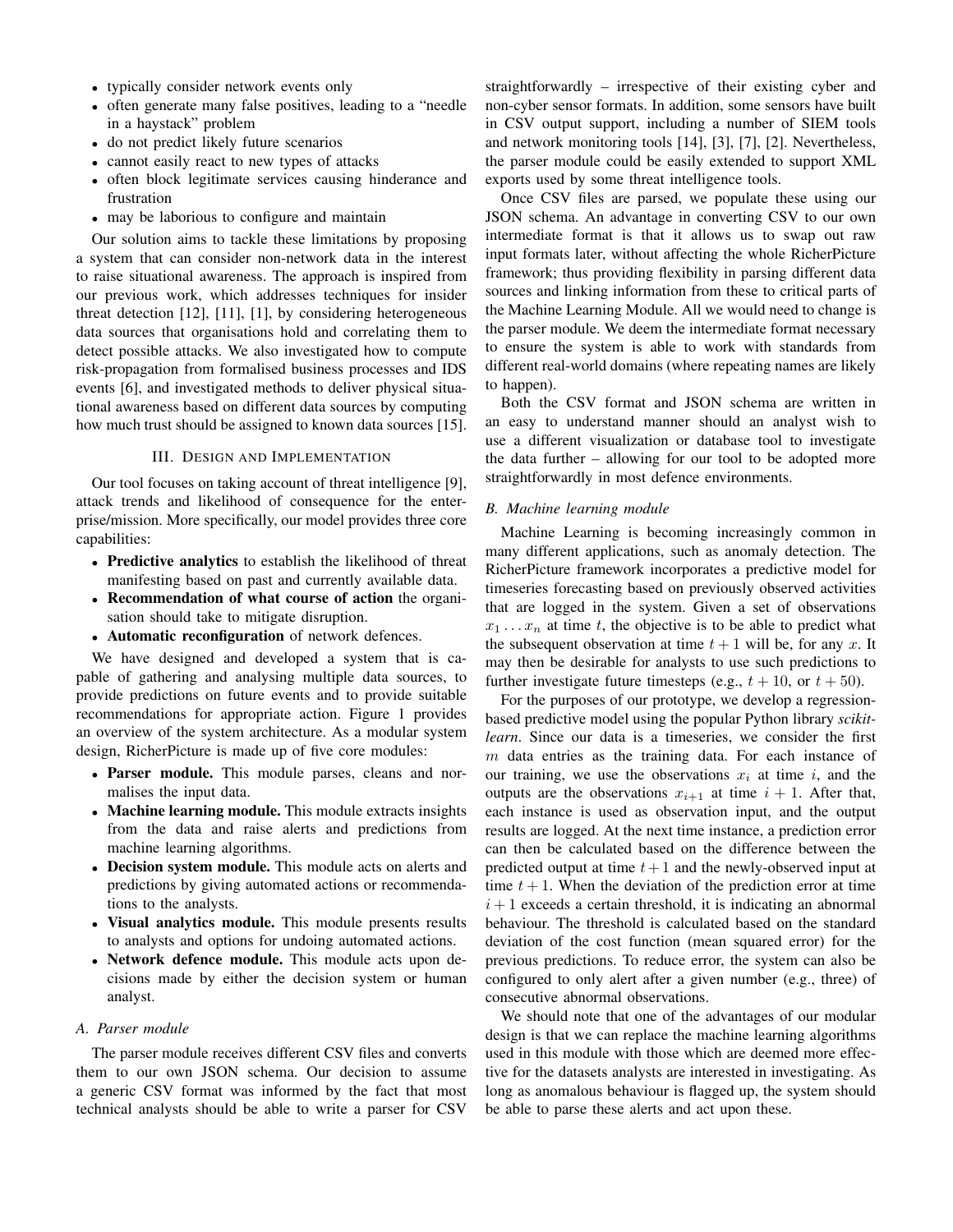

Fig. 1. Architecture diagram of the RicherPicture System. The modules of the system are drawn in red, data I/O in blue and orange boxes represent events in the system. The Analyst can provide feedback to the main Detection System Module to improve the detection accuracy.

## *C. Decision system module*

The decision system acts on the alerts produced by the machine learning module. These alerts are handled either by providing a variety of recommendations for the analyst to consider or by prompting the network defence module to act in an automatic fashion. The decision system is always driven by context to determine whether an automatic action or a recommendation will be provided and which options should be available to the analyst. In order to capture context, we take advantage of the information provided by various business processes and external events, such as Common Vulnerability Enumeration (CVE) reports.

The most prevalent way to describe business processes is the Business Process Modelling Notation (BPMN) [17]. BPMN is a rich, descriptive notation, which allows organisations to capture fully events and relations which form a process. Types of information which can be found in such diagrams are:

- Remaining time of a task
- Person responsible for a task
- Data processed or generated by a task
- Cost of a task
- Type of a task
- Type of an outcome
- Mitigation processes

Although BPMN visually conveys information very effectively, the machine-readable xpdl format would be inefficient to use in RicherPicture. We converted BPMN diagrams into directed acyclic graphs and extended the information available from the BPMN to capture context. The advantage of graphs is that it enables exploration of paths and more information may be inferred. Figure 2 provides an example of a BPMN diagram converted to a graph. The extended information the graphs provide in our system is:

- Remaining time to complete the BP
- Set of machines supporting the task
- Number of redundant machines for each task
- Value of the best possible outcome for the BP
- Value of the worst outcome for the BP
- Number of possible outcomes
- Set of people responsible for all the tasks of the BP
- Overall cost of a BP for the best outcome
- Overall cost of a BP for the worst outcome
- Financial loss in case the BP is cancelled
- Value of a Business Process
- Value of the specific instantiation of a Business Process

The aforementioned information is available at each node of the graph and is summarised in a BP log. Every time a task is completed it triggers a different BP event, denoting the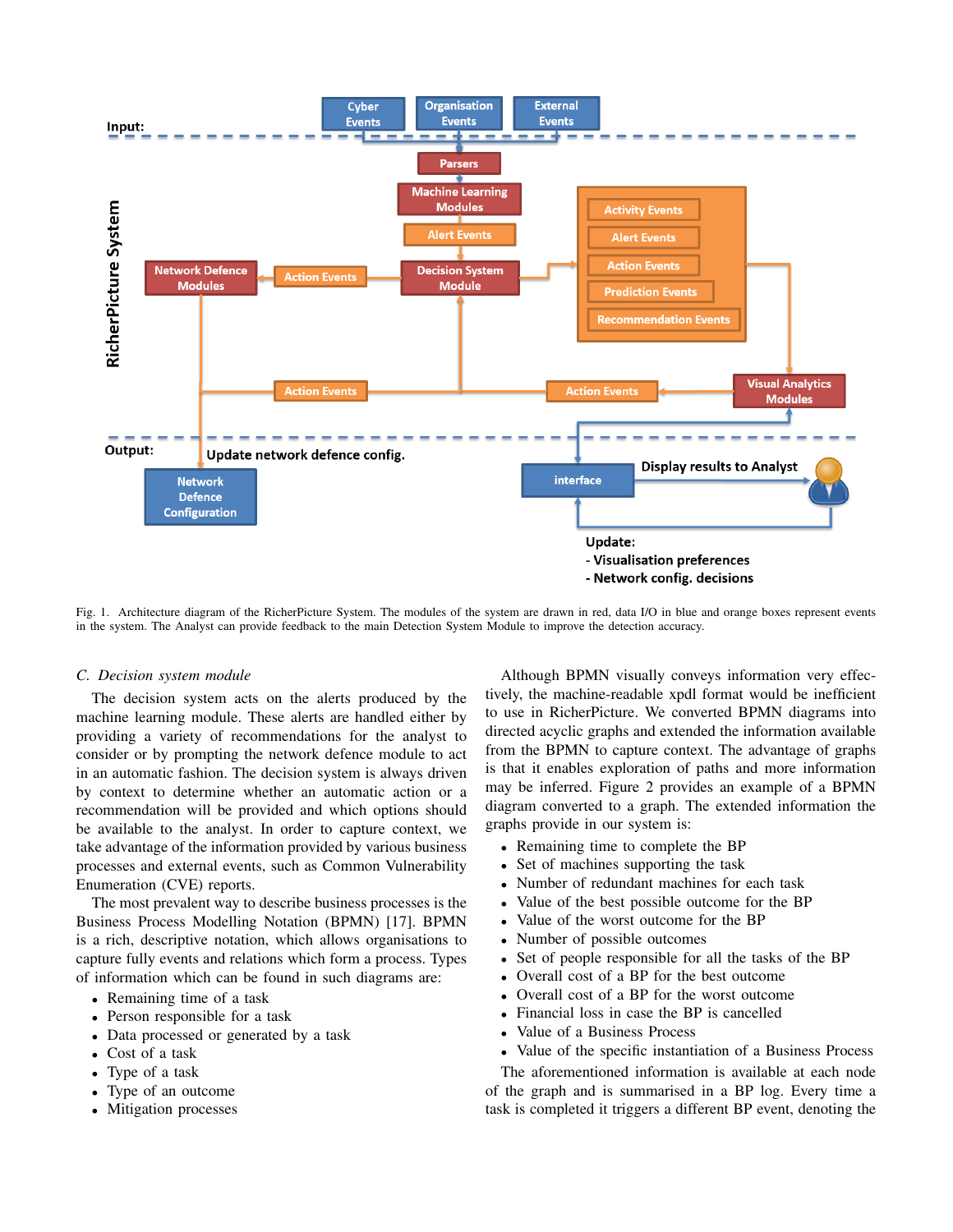

Fig. 2. BPMN graph conversion to expand support for additional data sources.

progress degree of the BP (which is the current state of the graph). Once an alert is generated, the decision system will check the type of the alert, the machines which the alert concerns and will identify which BPs should be considered. It will then recall the relevant BP data and will make a decision based on the information provided. Figure 3 illustrates the decision tree used in the two Scenarios presented in Section IV. Once the affected machines and the type of alerts are established, the decision system will request information about the importance of the BP running on the affected machines and the time required for it to run to completion. The importance of the BP is described by a numerical value representing the criticality of the mission. Thresholds to determine when an action can be applied during a mission were manually chosen. The decision system will then provide a set of recommendations or an automatic action to reconfigure the network.

In predetermined time intervals (often but without overloading the system), the module stores the current state and the last checked events. Thus, the tool will be able to restart the execution from a past recent point.

#### *D. Visual analytics module*

The visual analytics module presents a graphical userinterface in which raw data, outputs from the machine learning module and recommendations are shown (see Figure 6). It was implemented in Python *TkInter*. The module receives the events generated by the machine learning module and the output of the decision system and displays this information. Specifically it shows a historical list of alerts and how they relate to data sources, and different timeseries plots corresponding to the machine learning module. It is designed in such a way that it should be straightforward to add or remove other data sources. We should note that the visualisations presented in Figure 6 are designed to convey information for the two synthetic scenarios presented in the Section IV.



Fig. 3. Decision System Tree

## *E. Network defence module*

The purpose of network defence module is to act upon events from the decision system module. The actions proposed focus on reconfiguring the network defence parameters. The network defence module has access to a library of scripts listing the commands determined by the decision system. The actions depend on the controls placed on the network. Full control over machines may provide more options in the future. Similar to the two other modules in our RicherPicture framework, the network defence module is a middleware module between our system and the underlying defence technologies, enabling our tool to be easily integrated in new environments or swapped should we wish to interface with other network defence systems. Automated actions capability demonstrated in our concept demonstrator includes:

- 1) Block/Enable IP or port on a machine to isolate it
- 2) Block/Enable physical access to a CD/DVD drive on a machine
- 3) Force shutdown of a specific machine

All scripts in our library currently assume a Linux environment. In the future, we envisage a *defence script manager* that could be responsible for running appropriate scripts for the specific OS of the machines. Naturally, additional network reconfigurations can be added to the vocabulary of the network defence module. For the purpose of demonstration, we implemented a system focusing on developing enhanced decisionmaking capability (rather than adding overly-complex actions).

## IV. SIMULATIONS AND RESULTS

To demonstrate the capabilities of our proposed situationawareness tool, we created a fictional military scenario with our project funder for experimentation purposes. This scenario involves a large fictional island that comprises several military bases scattered across it. The island has four nations, two of which are not on friendly terms.

First, we determined the types of data sources we considered in our fictional world, including network related and nonnetwork related data sources. Our aim was to demonstrate how non-conventional data sources may be used in SOC environments. Therefore we created two different cases: in the first case, there is a data exfiltration incident, whereas in the second case there is a cyber-physical system behaviour manipulation.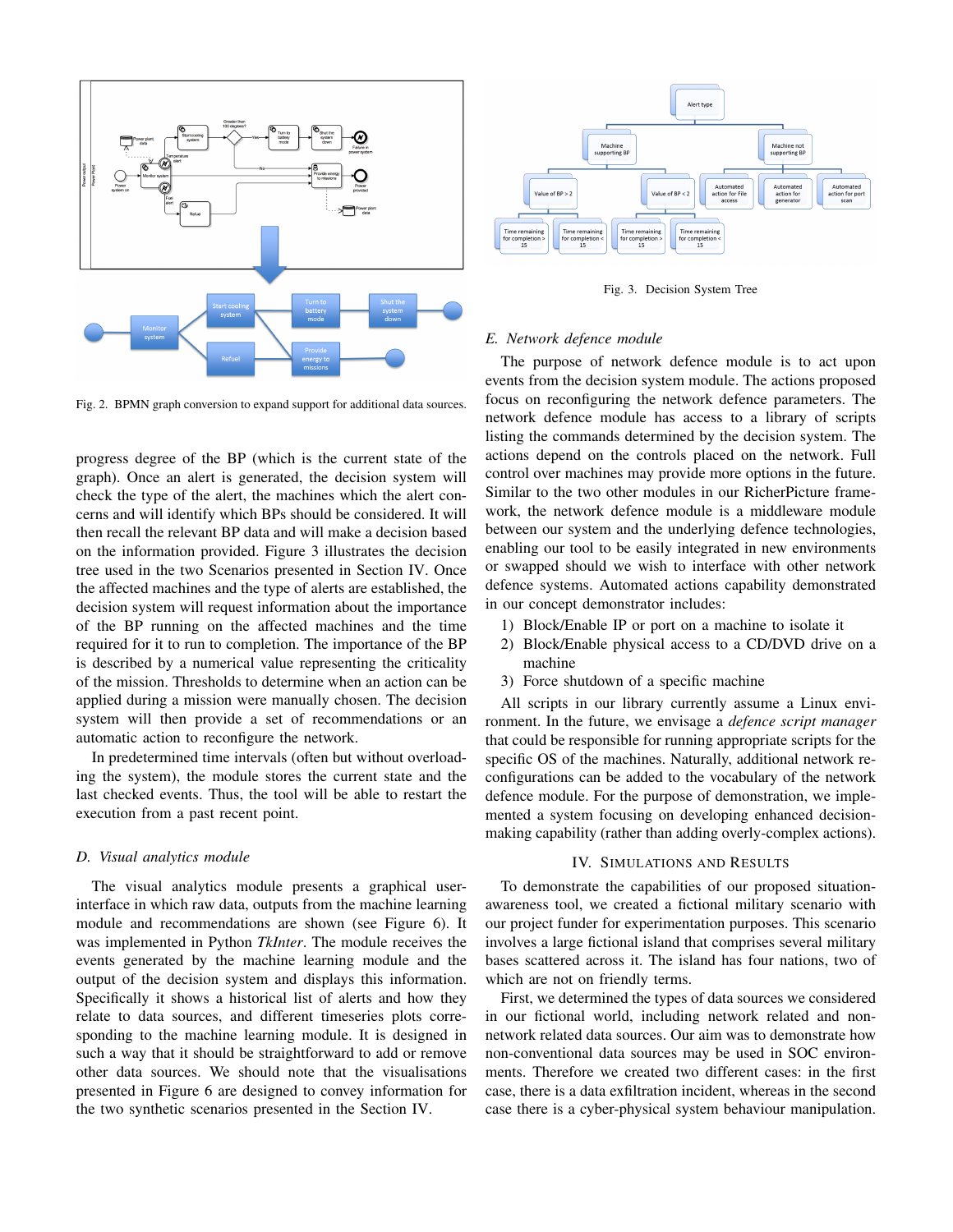We synthesised data for both scenarios that consists of file activity, port scan activity, data about electrical generators, and business processes. More specifically, organisation events comprised of BPMN-events (tokens that describe how far along we are in a business process), the definition of the business processes themselves and the gateways as part of the BPs. Figure 4 shows an example of a BPMN used in our demonstrator, describing the communication processes. We had a list of people affiliated with the nation, these people went about their daily tasks as part of their jobs. A scheduler had them visit their jobs and do their daily tasks with a pseudorandom offset to introduce noise in their behaviours.

In our scenario we assumed that a power generator would support the military campuses and a set of basic rules would apply in our simulation to acquire data for the generator. For instance, fuel levels of a power generator would depend on how much power is required to keep the Forward Operating Base (FOB) running. The power is determined by workload on computers and personnel. The power generator reports it needs refuelling to engineers when it is low. The engineer refuels and performs maintenance at regular and non-regular intervals. The BPs were that of the power plant, a patrol, communication processes and processes related to UAVs.

At pre-determined intervals a website named *CVE-watch* (a fictional equivalent to the US National Vulnerability Database (NVD) [16]) would publish new vulnerabilities. We would link new CVEs and CVSS scores with alerts raised by the machine learning module, if the machine for which an alert is generated is mentioned in the CVE data. One of the simulation vulnerabilities was related to affecting a cyber-physical system that our fictional military organisation had access to. The fictional nation has a world temperature that several entities would take into account (another external measurement relevant for the cyber-physical system).

Finally, we also included cybersecurity related data, including: login logs, network logs, IDS logs, file access logs, and power generator logs.

Two attack scenarios were created in which we demonstrated:

- 1) Detection of exfiltration of sensitive data by an insider threat who scanned the local network and attempted to copy files across the network. Our network defence isolated the machine after having determined that the user was likely an insider threat conducting an attack.
- 2) Detection of an attack adulterated firmware (and thus not picked up by AV software) affecting a power generator. The attacker changed the temperature threshold for the cooling system. In this case, the exploit used by the attacker relates to a published vulnerability on CVE-Watch.

In these scenarios, noise data (data about what other entities are doing) was also generated to make the attack less obvious for our detection system. We should note that the emphasis of our project was not to extend the knowledge in the field of machine learning, we were rather interested in incorporating information from business processes to decision-making processes in SOC environments. Therefore, in the cases presented below, we demonstrate how RicherPicture considers information from business processes and acts based on maximising the functionality and resilience of the organisation under attack.

In order to demonstrate this, we ran both scenarios twice with the exact same data. The only condition changing in the system is the operational aspect for which the machines under attack are responsible for (i.e. change in context). Specifically, we focus on the issue of *availability* of systems, and how predictions and alerts can help identify whether a system is or will be compromised and should be taken offline. In both runs of the system, the machine learning module raises the same alert, and the decision module links this alert to the information derived from business processes and either recommend a course of action to the analyst or execute an action automatically. Our results demonstrate that it is possible to prioritise actions based on the mission of interest and be more specific about which recommendations should be presented to analysts.

# *A. Scenario 1 – Data exfiltration*

In the first scenario a registry officer is using a writable CD to take critical data about a forthcoming operation. In addition, the CD includes malware which generates a series of internal network port scans and attempts to write this information in the CD as well. The registry officer then takes the CD with the valuable information, resulting in a major delay in the military operation.

Our efforts in data generation for this vignette focused on generating file-access logs and internal network scan logs (reconnaissance work). We combine this information with the sensitivity of the files stored on the mission network.

*1) BPs present for the machine we generate an alert for:* A port scan and abnormal file-access were detected and alerts raised. These are two separate events, each of them driving to different actions or recommendations. In this case, the port scan may derive to network isolation and the file-access to shut down the machine. However, the machine which the insider used was responsible for sending commands to a UAV that was currently on a mission, using the internal-systems network communications. Therefore it is to the interest of the military to not isolate the machine until the UAV has successfully completed its mission. Recommendations are suggested to the analyst along with information related to the BP. The analyst may contact the person in charge of the UAV mission or decide to shut down the machine after 30 minutes, which is the time left to complete the mission. The DVD drive is blocked however, as this action does not affect the mission. The recommendations, as well as the visualisations of the network data, are presented in Figure 5.

*2) No BPs present for the machine we generate an alert for:* Using the same dataset, a port scan and abnormal fileaccess were detected and alerts raised. However, since the machine which the insider used to access the files is not participating in any of the BPs, the decision system is able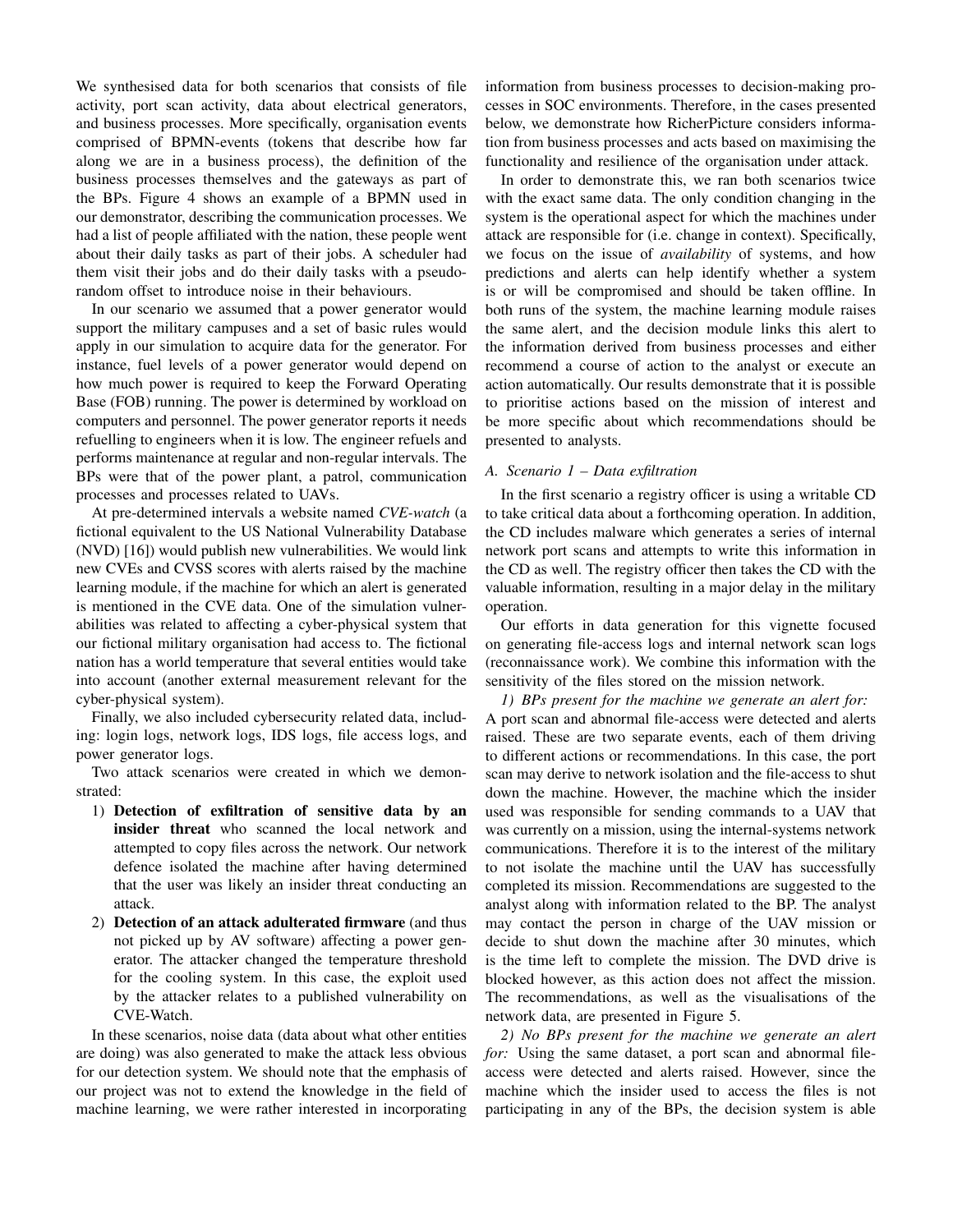

Fig. 4. Communications processes.

to suggest an action to defend against data exfiltration in an automatic fashion. Therefore, the system isolates the machine from the network and blocks the removable media access (in our case, it locks the DVD drive). In this instance, the tool did not know about any dependency to other organisation assets, and therefore it isolated the machine. Conceivably, this sort of approach could be expanded to erasing data in the interest of mission protection – however, we believe further thinking would be necessary in this regard to do so responsibly. We should note that all the automated actions were implemented and shown in a demo to the sponsor.

# *B. Scenario 2 – Cyber-physical system behaviour manipulation*

The second case study focuses on an insider attack of a cyber-physical system, a power generator which was compromised through a monthly firmware update. There is a cooling system to control the increase in the temperature of the generator, which starts if a certain threshold in the temperature is exceeded. There is also a safety mechanism in the generator, shutting it down once the temperature exceeds another threshold. Normally, the threshold for the cooling system must be lower than the threshold for the shutdown mechanism. The

firmware vulnerability, that is exploited during an update of the system, takes advantage of the fact that there is no control in place to check these two thresholds. The attacker, sets a threshold for the shutdown of the system in such a degree that the cooling system never has the chance to start. For this scenario, there is also a vulnerability report in the fictional CVE website.

After the vulnerability has been exploited, the cooling system of the power generator does not get turned on when it is supposed to. This effect is not noticed until a few days after the installation as the ambient temperature increases in the country. RicherPicture should be able to detect potential causes earlier as it is able to correlate the data to CVE publication, the cooling system (not turning on), the performance of the power generator and the world temperature.

*1) BPs present for the machine we generate an alert for:* Figure 6 shows how RicherPicture utilises linear regression analysis, using temperature as the dependent variable, and cooling system, exterior temperature, fuel consumption and power output as the independent variables of the regression. The system detects deviations of real values from predicted ones and raises a recommendation to the analyst, as seen in Figure 7. Notice that in the case where the ambient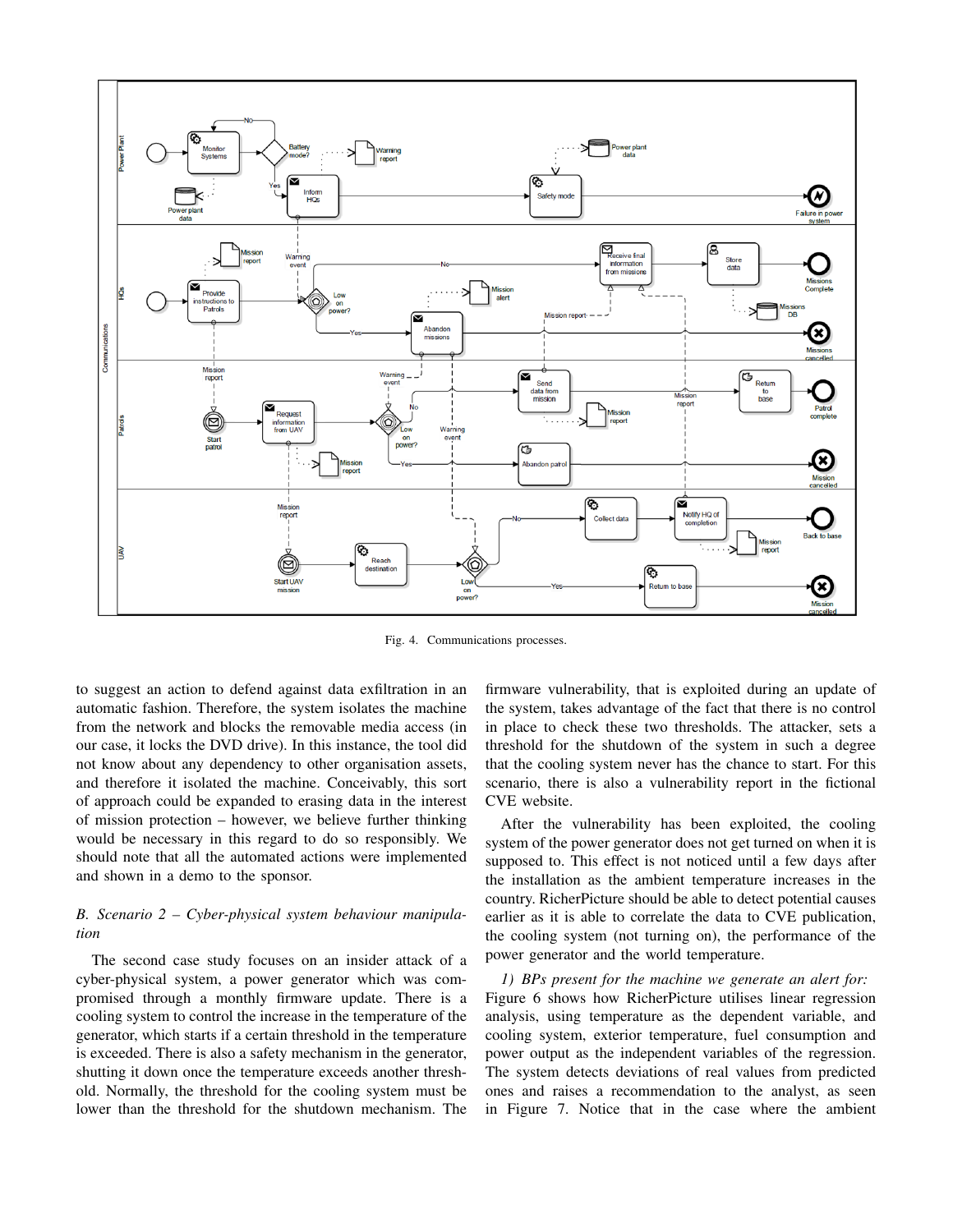

Fig. 5. The moment the system has identified the attack in *Scenario 1*.

temperature is so high that may cause the generator to shut down legitimately, our system will not trigger an alert.

As shown in Figure 6, since the decision system knows that the machine is responsible for UAV missions (and how much time is left), this information affects the recommendation to the user. The analyst is also presented with the published CVE information, since the alert is generated for the power generator.



Fig. 6. The moment the system has identified the attack. In the temperature graph, the red line is the predicted value and blue is the real value.

*2) No BPs present for the machine we generate an alert for:* In the case where the machine is not supporting a BP, the system generates the same alert. However, the recommendation of the decision system is different. It prompts the network defence module to shut down the machines powered by this generator, in the interest to prevent damage to the generator from overheating. There is still a link to the appropriate CVE file for the analysts to investigate further.

# V. DISCUSSION

Our proof-of-concept demonstrates significant potential in the use of monitoring and analysis of large-scale sensors within organisations to detect and combat security threats. As the volume and types of data continue to increase we need



Fig. 7. Console recommendation prompt, showing how a UAV mission is supported by a particular machine. Analysts can decide the appropriate action.

more sophisticated computational tools that can analyse and reason about such data, whilst also allowing the analysts to do so more intuitively. This role of machine learning combined with contextual information and visual analytics to support the analyst in their overall decision-making seems a sensible and viable approach for future security tools to be heading towards.

Converting business processes to graphs provides a great opportunity to convey useful information regarding the operational aspects of an organisation. Data regarding the cost of a task, the time remaining for this task to be completed, the people and machines involved in this tasks provide invaluable insight for decision-making in incident response. Graphs, also enable the system to calculate all possible paths to an endpoint (effectively traversing through nodes), therefore possible outcomes can be taken into account (i.e. what is the maximum time required for a process to be completed, how many alternatives exist to accomplish the mission). All this information can be utilised by the decision module, as showed in our synthetic scenarios to guide the decision-making process.

Our results suggest that the decision system is easily reconfigurable and can provide the necessary information or authorise automated actions. However, automated actions should be treated carefully, since they may be irreversible. In our scenarios, we had to identify what is the important information from the business processes and what actions the system should prioritise. This task is not trivial for a real organisation, however, incident response strategies that focus on operational aspects should be used to guide this process.

In many cases, organisations may not want to reveal sensitive information about their business processes to the SOCs. To address this issue, the decision system should prohibit the disclosure of such information and convey the operational aspects in a more abstract way. For example, there is no need for the analyst to know that a UAV mission is controlled by a specific machine. Instead, there could be a message denoting the importance of the mission only. We should note that for both synthetic cases we provided actions and